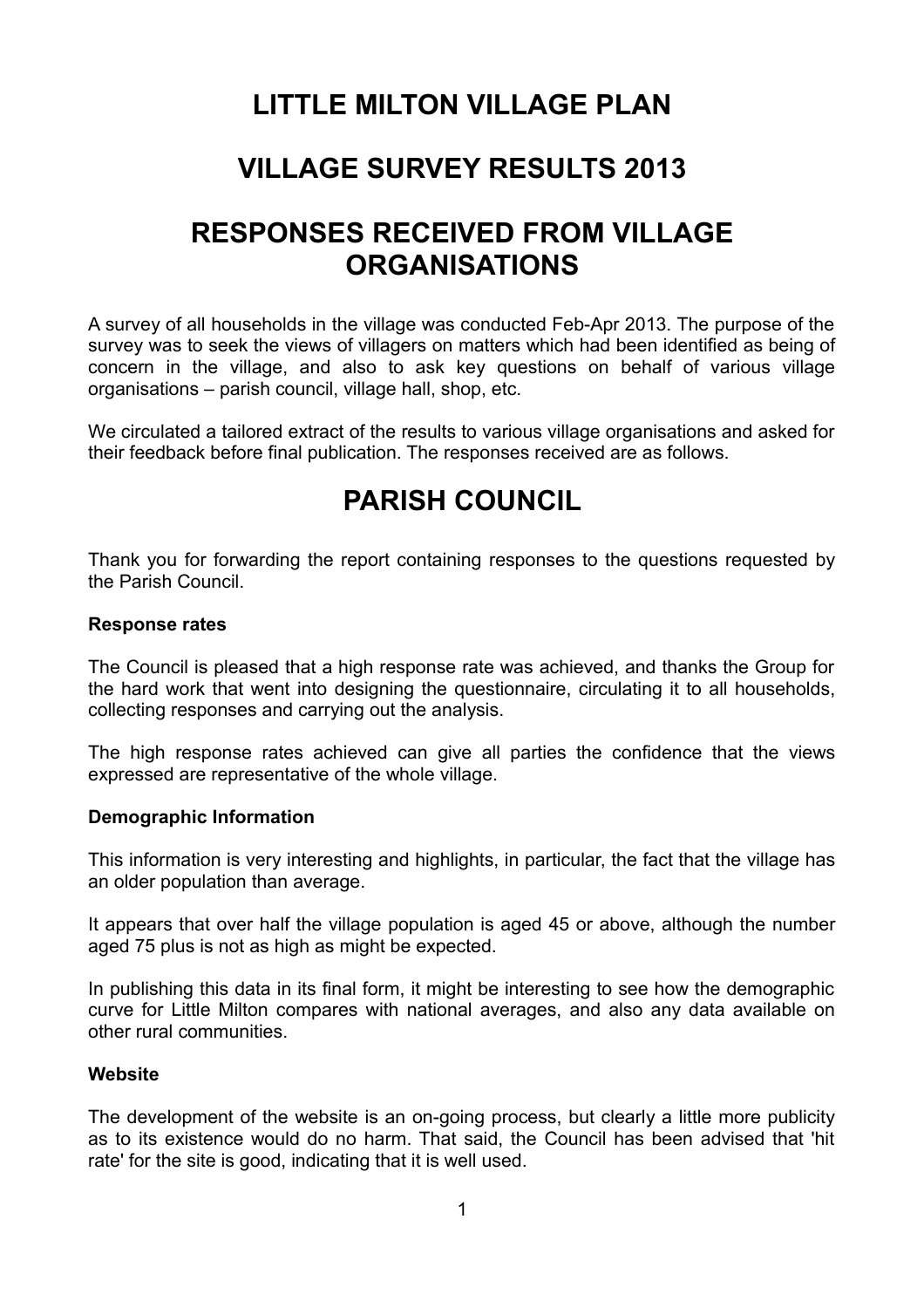#### **Newsletter**

The newsletter is an important means of communication within the village, is well-read and, from the survey results, clearly needs to stay in paper format if it is to continue to reach the majority of the village.

The desires of some people as to content have been reviewed. The Council feels that the newsletter should be just that – and not a newspaper. In its current format, the printing costs are covered by advertising revenue. 56 pages is the realistic limit for size, and the current content usually now uses all the pages available. The Council is happy with the scope of content as it is now.

Some of the information requested might usefully be put on the village website. In addition, some points have been noted as possibilities for inclusion in the newsletter in the future.

#### **Awareness of Parish Council business**

The Council is pleased that the majority of respondents know who are the councillors and clerk, are aware of the dates of meetings, and read the summary of the minutes in the newsletter. Those who wish to see the full minutes can do so on the website.

#### **Parish Council responsibilities**

Whilst the majority seem to be content with the way the Council is discharging its responsibilities, it is noted that maintenance of the village green and the annual litter blitz received a few more adverse comments.

The Council is currently reviewing the best way to delineate the edges of the village green to avoid damage by lorries, and hopes thereby to improve the appearance of the green.

The Council will consider whether or not to carry out additional litter blitzes. Success depends very much on volunteers coming forward. The last blitz was carried out by a small team numbering just four!

We are in active dialogue with our PCSO about traffic speed checks within the village. Our new PCSO was not trained in the use of the equipment and we await the completion of his training. It is understood that volunteers have now come forward to help the police and that Mrs Julie Harrison has offered to co-ordinate the effort.

#### **Services provided by other authorities**

The Council notes dissatisfaction with Thames Water and Trading Standards. An important meeting was held earlier this year with representatives of Thames Water, OCC, SODC and the Environment Agency to agree an agenda of work to be carried out on drains and sewers in the village. Progress has been made, work is continuing, and it is hoped that the village will see improvements.

The Trading Standards Weight Limit Enforcement, or lack of it, applies almost entirely to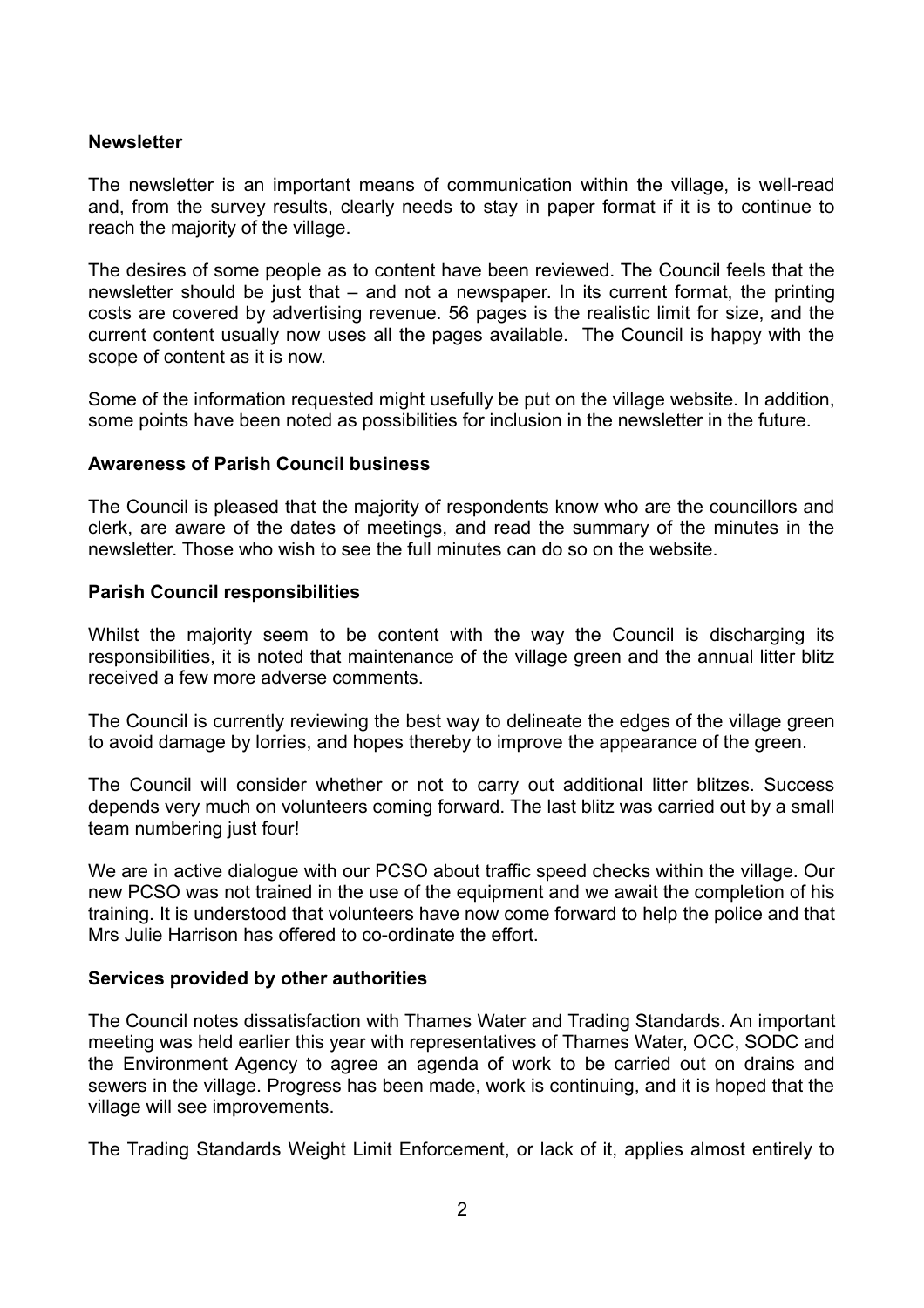the Haseley Road. It is understood that a number of volunteers have now come forward to assist with the self-help monitoring process, and that Mrs Kate Daunt has offered to lead this project.

#### **Footpaths**

The fact that the footpaths around the village, particularly those on BBOWT land, appear to be well utilised is welcome news.

#### **Housing**

The survey results regarding housing are very useful. The Parish Council is considering drafting a Housing Policy for the village, and the views of the villagers will help inform this process.

### **Summary**

The Parish Council looks forward to receiving the full results of the survey once analysis is complete. Meanwhile the feedback received has been helpful in highlighting some suggestions which the Parish Council can follow up in the near future.

# **VILLAGE HALL MANAGEMENT COMMITTEE**

There were a lot of helpful comments in the replies to the Little Milton Village Survey, and this is a response to them from the Management Committee. The first section is about comments related to the Village Hall fabric and facilities; the second section is about suggested activities and events. Some topics attracted more than one comment – these have been grouped together before the relevant section.

# **Section 1 – Comments on the Hall Itself.**

## **1.1Lighting inside the Hall**

There were seven comments about this:

*'Improve lighting for sales/craft events'*

*'Improve lighting so that activities such as craft sessions would be adequately lit'*

*'Lighting not so good for close work'*

*'Improve lighting – needs to create "moods"'*

*'Lighting +heating need improvement. Both are inadequate for use x2'*

*'Lighting is poor'.*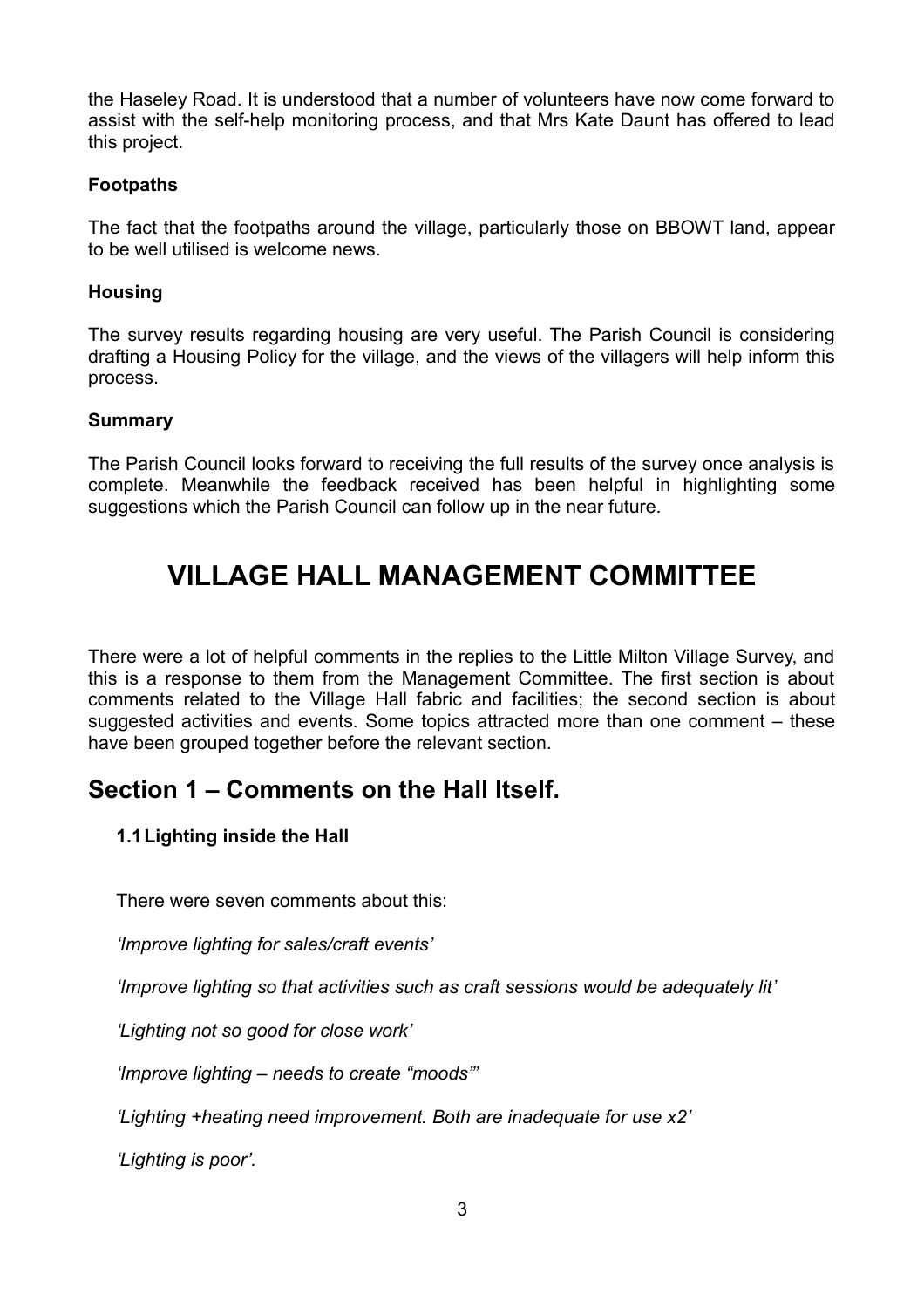### *'Acoustic and lighting is poor'*

This is something that can be solved and the committee have been looking at this issue for some time. LED lights were an idea, as very cheap to run and maintenance-free, but lacked intensity and the best solution seems to be suspended fluorescent lights. Modern lights are available in warmer colours than traditional fluorescents. The cost is not massive, energy efficiency is much better than incandescent bulbs and the committee intend to install these. These will be on a separate switch – the comment about lighting moods is a good one – high light levels will not suit all people or all activities.

### **1.2Heating and Ventilation.**

*'Heating applied before events (I know of at least one occasion where someone would not rebook due to this)'*

*'There is a need to provide ventilation during well attended events. A problem of condensation occurs on the cold floor surface—dangerous!!'*

*'Air conditioning'*

#### *'It could be a bit warmer'*

Ventilation – the committee is aware that this is a problem and is looking at several options to address this issue. This is particularly the case as condensation can cause problems with the fire alarm sensor. The full air-conditioning route is beyond our reach in cost terms – it would cost more or less all the funds we have. The second best solution is a means of extracting hot and humid air from the building. The main problem area is the top of the main hall, and unfortunately there is no loft space in which to locate extraction fans. Two possible remaining solutions are remote control or humidity controlled Velux windows high in the roof, or some type of extractor fan system, again fairly high up.

The present heating system has the benefit that it is quiet and easily used by hirers, but we are aware that in the winter it can take some time to heat the space adequately. Simple solutions are to turn the heating on a bit in advance or add yet more heating capacity. A one week programmable timer would allow this to be scheduled in advance, but these are generally a fiddle to use and are more likely to cause problems than solve them.

#### **1.3 Acoustics**

 *'Acoustic damping would improve any musical event.'*

*'Acoustics'*

*'Something to dampen the noise eg thicker curtains - it is echoey'*

*'Sound is not good especially when groups are small. Also cinema sound is poor.'*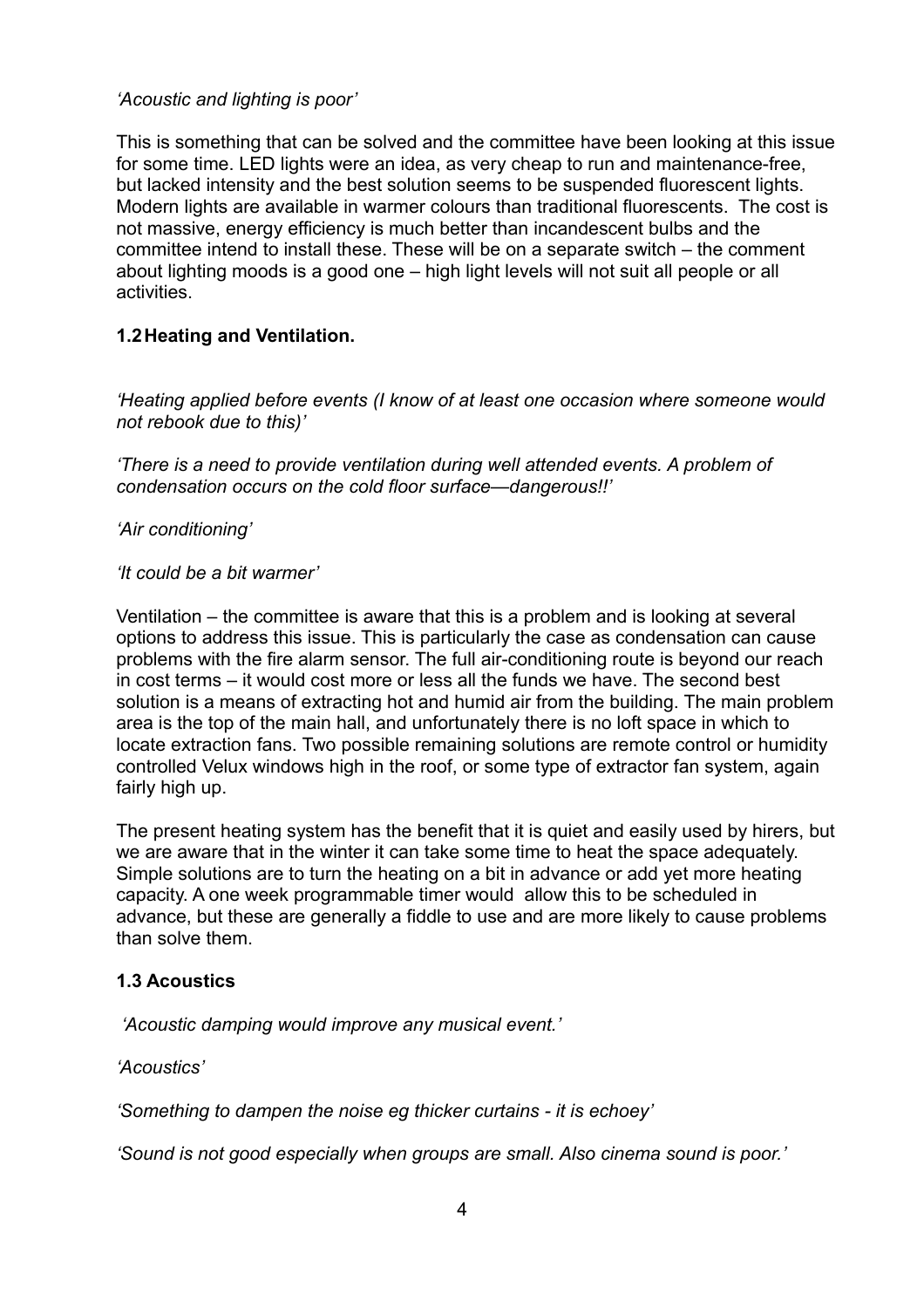*'Acoustic and lighting is poor. Acoustic clouds would help.'*

Quite a lot of people noted the poor acoustics in the hall. The hall acoustics are good for music but less suitable for speech. The primary cause of this is very likely to be a long reverberation time, and the standard solution is either acoustic panels or acoustic blinds. The question is really one of how effective these would be in relation to the cost of fitting them and any possible disadvantages in terms of how they look. Blinds could be on rollers and panels could be detachable, although storage would be a problem for detachable panels.

## **1.4 Stage**

*'Stage blocks to create temporary stage'*

*'Maybe a temporary stage'*

*''Removable stage'*

The only problem is storage – the storage room in the hall is already packed. A stage has been discussed in the past but a permanent structure would take up too much space and restrict the use of the hall. There is, at present no storage available in which to keep a temporary stage.

### **1.5 Patio**

*'Paved area at rear of hall'*

*'Patio area at rear'*

*'Area for smokers etc – covered area'*

*'Covered area at rear'*

*'Integrate with shop.'*

*'No view'*

The view to the West is good, and in many cases people (not just smokers) do like to step outside into something other than a car park. Also, for a noise point of view, it's much better that the West doors are opened than the East ones. Right now, they step straight onto grass, which causes problems when wet. Would non-smokers be prepared to share a patio with smokers? People can be quite touchy these days. Maybe a smoking end and non-smoking end.

This is an interesting idea, but the Pine Lodge Committee is not responsible for the outside area around the building and so ideas such as a patio, smokers' area and a delineated parking plan need to be referred to the Parish Council.

Really integrating with the Shop would be very difficult, as the Shop and Village Hall are totally separate organisations, and the Village Hall is a registered charity. However,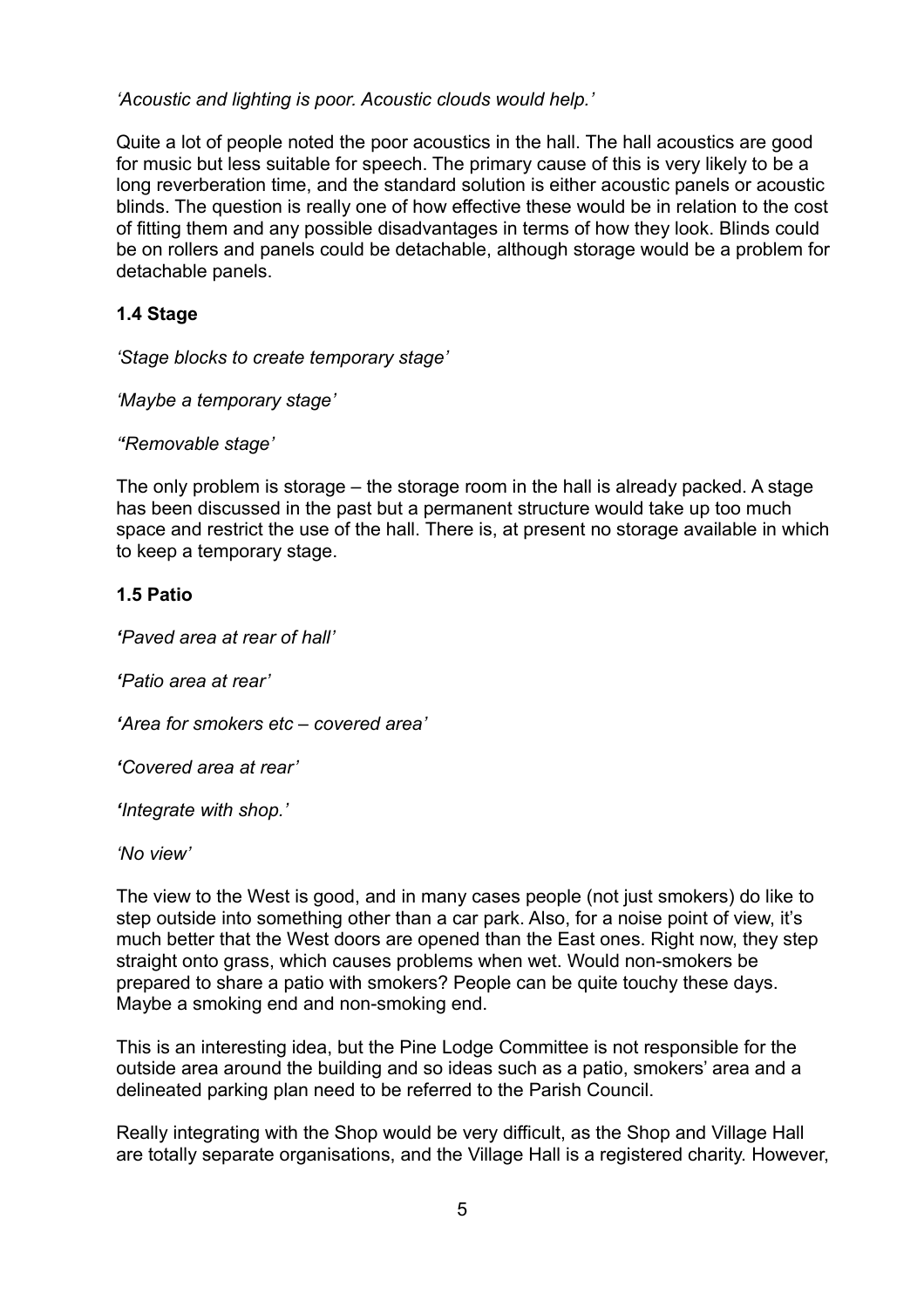a single patio along the back of the building would bring the two parts of the building together. This is something the Parish Council might consider.

## **1.6 Look and Feel**

*'It's too institutional in its look and feel and that yellow interior decor is awful. There's nothing welcoming or comfortable about the interior'*

### *'Too bland.'*

Décor – the colours used in the hall were carefully thought out and chosen specifically to be neutral so that hirers could add their own decorations for parties, weddings etc. A change can be considered when the next major repainting s due. A lot of people, on first seeing the hall, do seem to quite like the look of it

### **1.7 Marquee**

### *'Get a big marquee for events outside'*

When marquees are required hirers have always provided their own with permission of the Parish Council. As for the stage, storage would make it difficult for the Village Hall to own its own marquee.

### **1.8 Name**

### *'Change the name "Pine Lodge" is horrible=Village Hall'*

Fair point – in many cases saying an event, for example, is at Little Milton Village Hall is simpler and clearer than saying it's at the Pine Lodge. However, the name "Pine Lodge" was chosen by the village in response to a questionnaire that was sent to every household when the hall was nearing completion.

## **1.9 Other Uses**

#### *'Allow the school to use it for indoor sports'*

School indoor sports – from the outset the hall was not designed as a gym and is unsuited for this purpose. This will be even more the case with the suspended improved lighting.

## **1.10 Partitioning**

*'Temporary partition to allow more than one activity to happen at once'*

Partition – the hall is too high for a partition to be effective and we again come to the problem of storage.

## **1.11 Parking**

*'Overflow car parking for events could be better managed on field'*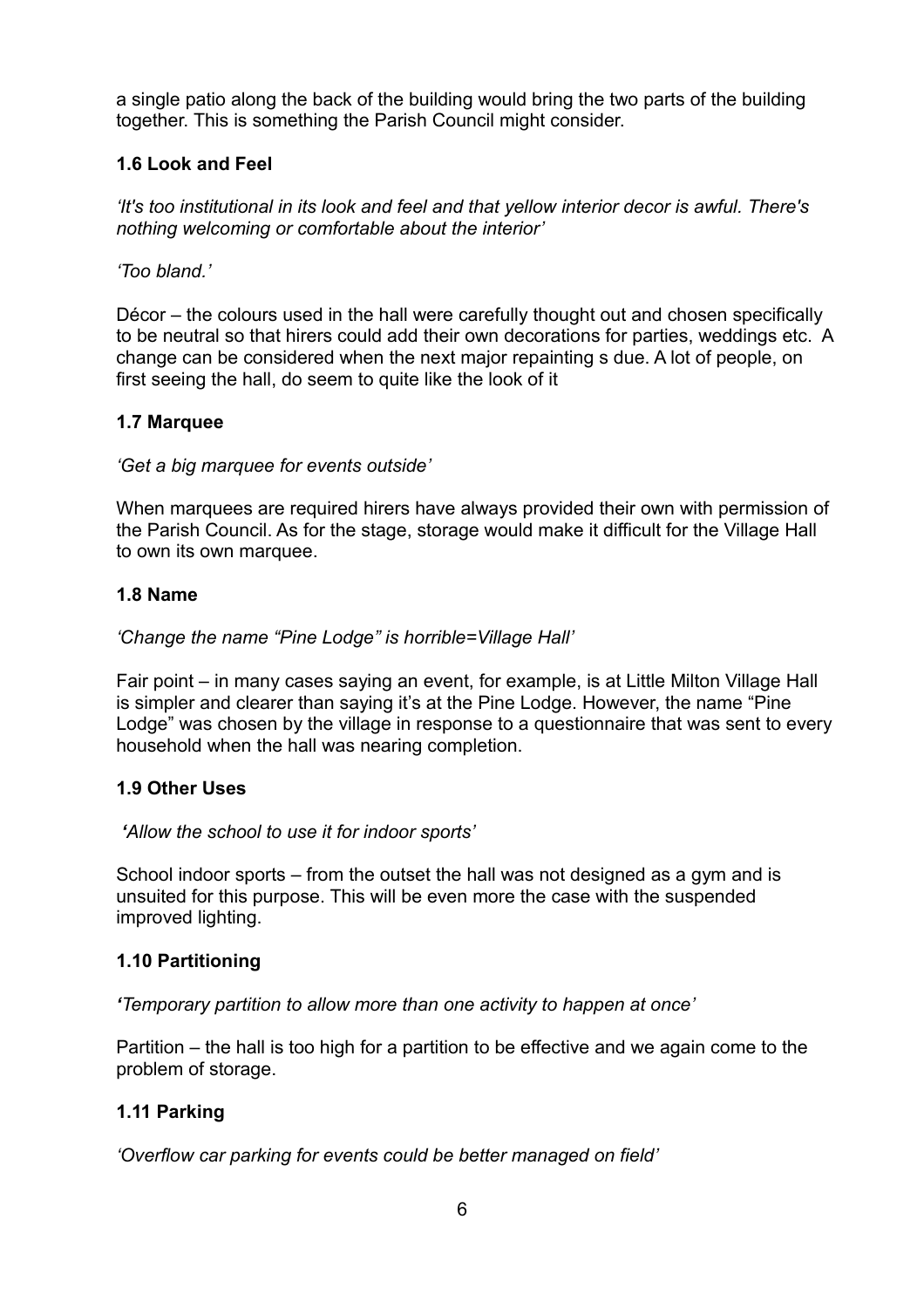Hard to mark a field, and the field in any case belongs to the Parish Council. Maybe a suggested parking plan could be prepared, and issued to hirers. Better indications of where the overflow parking is might help – sign attached to the gate is not totally satisfactory. Maybe sign attach to large cone, or cones + tapes to direct incoming cars. The problem with all this is that is relies on the hirers to carry out requests, and that does not always happen. Still, we can make request.

# **Section 2 – Comments on Activities in the Hall.**

# **1.1 Youth Activities**

*'Provision for children & teenagers e.g. Youth club'.*

Children /youth club – we already provide a holiday film club and there are children's craft days and Kindergym. There was an open evening to promote a youth club but there was no response from the village.

## **1.2 Adult Education**

Adult education classes – we have provided dance classes in the past and at present Zumba and Yoga are available. Anyone wanting to hold classes can contact Oxfordshire Adult Education who may be able to provide a tutor if there is sufficient interest. Anyone in the village who would like to teach a class is welcome to get in touch with the Village Hall Management Committee and we will do our best to support them

In terms of topics for local adult education, the most popular items were:

| Languages       | 29 |
|-----------------|----|
| Crafts          | 16 |
| Art             | 14 |
| Computer        | 7  |
| Music           | 5  |
| Dancing         | 5  |
| Yoga or Pilates | 5  |
|                 |    |

A craft club has started lately, and attendance has been good, which suggests that real demand exists. A yoga group also exists and does well. Languages would be very possible, if we can find a good local teacher. The survey does suggest that village has a wealth of talent awaiting the call, and the committee is keen to support anyone who comes forward.

## **1.3 Activities.**

Those with 20+ votes were: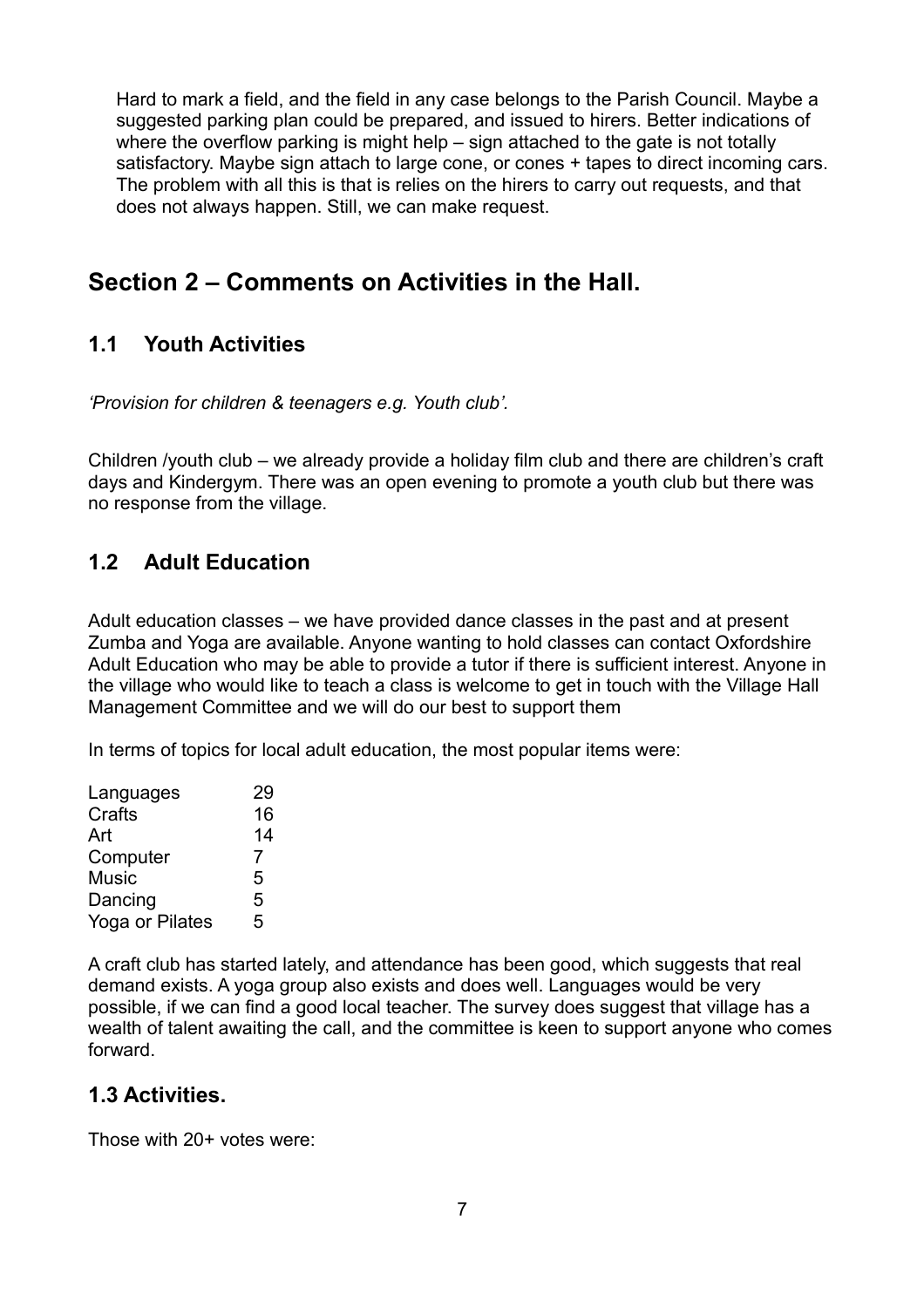Choir, Book club, Village Picnic, Charity Jumble Sale/Freecycle, Bingo, Village family sports day, outdoor concert and Barn Dance.

Actually, some of these have been tried in the past (not that means they cannot be tried again). The late Summer concert and picnic was an annual event, but was dogged by bad weather and poor support. Similarly, we can organise a barn dance – there are some excellent Ceilidh bands through GoodNightOut, but our one previous attempt lost money. The many issues around safety probably preclude a village sports day or 10K. Race Night: yes, one was run, it made money, but attendance was sparse (and the committee ended up with significantly lighter wallets).

However, the Entertainments Committee will review all of these suggestions and do its best. A Murder Mystery is scheduled for October as a new type of event. As so often is the case, any volunteers coming forward to organise new activities are very much encouraged.

# **SHOP COMMITTEE**

Receiving the feedback that 92% of Villager's value the services of the Shop and Post Office is heartening for all those involved with the village shop, particularly the staff and volunteers. The survey has also helped the management and committee plan for the future.

One of the more common suggestions was to extend the Stores opening hours specifically during Saturday afternoons and Sunday mornings. We would like to extend the opening hours over the weekends but with the relatively small team of volunteer it is not possible to cover these 'unsocial' hours and at present do not have the funds to employ a person.

The store is extremely fortunate to have such a lovely outlook when seated in the patio area. Over the coming months we will be evaluating the possibility of providing a cover or wind protection for this area in order that it can be utilised on the more inclement days.

The products and services the Store offers were generally acceptable to the majority of the villagers but there were suggestions to extend the offering in certain areas.

| <b>Suggested additional Service</b>          | <b>Comments</b>                                                                                                                                                                                            |
|----------------------------------------------|------------------------------------------------------------------------------------------------------------------------------------------------------------------------------------------------------------|
| Newspapers and Oxford Mail                   | This is an area we are currently exploring<br>with suppliers.                                                                                                                                              |
| Cigarettes                                   | A selection of cigarettes and tobacco are sold<br>in the shop. Please ask the staff at the<br>counter.                                                                                                     |
| Provide fresh fruit and vegetables           | Over the summer the shop has provided<br>fresh fruit and vegetables but unfortunately<br>the demand was not sufficient to maintain the<br>lines as a viable service but this will be kept<br>under review. |
| Clearer recommendations on wines and<br>food | Good point. Something we will take on board<br>over the coming months.                                                                                                                                     |